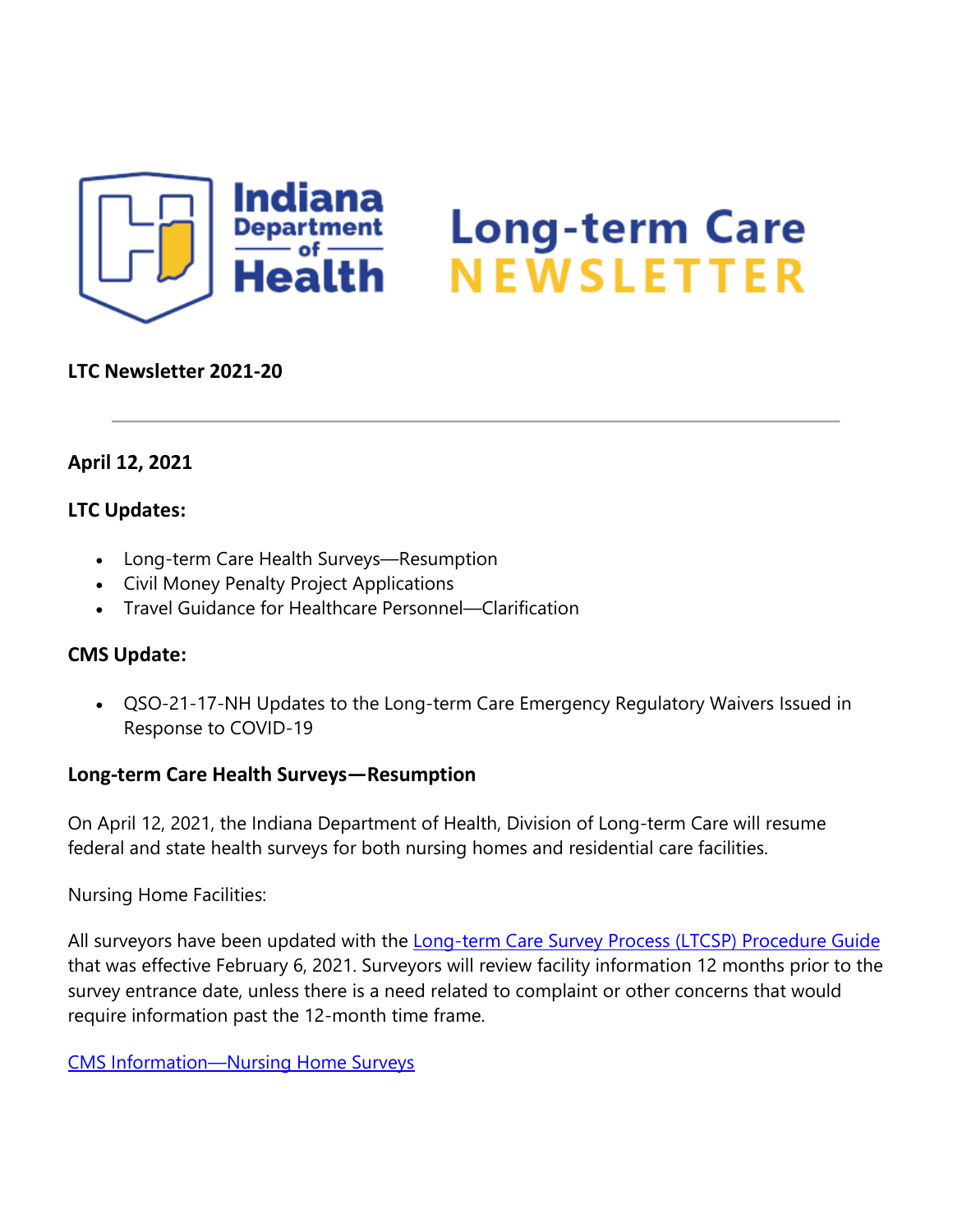Residential Facilities:

A new Residential Survey Procedure Guide will be available soon soon. The Residential Survey will include an infection control review. Watch for the final survey forms in a future newsletter.

# **Civil Money Penalty Project Applications**

Applications for Communicative Technology (CT) and In-Person Visitation Aids (VA) are still being accepted. Approximately 430 facilities have been approved for the CT funds and 180 facilities have been approved for VA funds. Below are the instructions and application for these projects.

### [Communicative Technology Application](https://lnks.gd/l/eyJhbGciOiJIUzI1NiJ9.eyJidWxsZXRpbl9saW5rX2lkIjoxMDIsInVyaSI6ImJwMjpjbGljayIsImJ1bGxldGluX2lkIjoiMjAyMTA0MTIuMzg2MDQ3NzEiLCJ1cmwiOiJodHRwczovL2NvbnRlbnQuZ292ZGVsaXZlcnkuY29tL2F0dGFjaG1lbnRzL0lOU0RILzIwMjEvMDQvMDkvZmlsZV9hdHRhY2htZW50cy8xNzUwMTkxL1VQREFURUQlMjBDT1ZJRC0xOSUyMENUJTIwQXBwbGljYXRpb24ucGRmIn0.2MMgU-M34sPJJ3_OIpeFgzPdamm6hbpkNotPZZTACqQ/s/1439130268/br/101817773447-l)

### [In-Person Visitation Aids Application](https://lnks.gd/l/eyJhbGciOiJIUzI1NiJ9.eyJidWxsZXRpbl9saW5rX2lkIjoxMDMsInVyaSI6ImJwMjpjbGljayIsImJ1bGxldGluX2lkIjoiMjAyMTA0MTIuMzg2MDQ3NzEiLCJ1cmwiOiJodHRwczovL2NvbnRlbnQuZ292ZGVsaXZlcnkuY29tL2F0dGFjaG1lbnRzL0lOU0RILzIwMjEvMDQvMDkvZmlsZV9hdHRhY2htZW50cy8xNzUwMTk1L0NPVklELTE5X0luLVBlcnNvbiUyMFZpc2l0YXRpb24lMjBBcHBsaWNhdGlvbi5wZGYifQ.ZDyqTiGgqdRrZKsiay0v_Iq45Ch2rKk2456OXls-Ngk/s/1439130268/br/101817773447-l)

Email questions or completed applications to [Nancy Adams](mailto:%20nadams1@isdh.in.gov) or [Lisa Hensley.](mailto:%20lhensley@isdh.in.gov)

### **Travel Guidance for Healthcare Personnel—Clarification**

**Travel** is defined by the CDC as using public transportation both domestic and internationally.

### **Commuting to work is not considered in the travel guidance.**

Behaviors for commuting, carpools, to and from work have always been a concern for COVID-19 outbreaks. Staff need to practice core principles of infection control outside of work, no matter what role they are in within the LTC community, due to the vulnerability of the residents and potential risks.

### [Travel Guidance for Healthcare Personnel](https://lnks.gd/l/eyJhbGciOiJIUzI1NiJ9.eyJidWxsZXRpbl9saW5rX2lkIjoxMDQsInVyaSI6ImJwMjpjbGljayIsImJ1bGxldGluX2lkIjoiMjAyMTA0MTIuMzg2MDQ3NzEiLCJ1cmwiOiJodHRwczovL3d3dy5jb3JvbmF2aXJ1cy5pbi5nb3YvZmlsZXMvSU5fQ09WSUQtMTklMjBUcmF2ZWwlMjBHdWlkYW5jZSUyMExUQyUyMDA0LjA3LjIxLnBkZiJ9.gW8NzOyKCWTYedKnAJ1m_FB9NjFBkit6HKnTnHlE8i4/s/1439130268/br/101817773447-l)

# **QSO-21-17-NH Update to Long-term Care Emergency Regulatory Waivers Issued in Response to COVID-19**

CMS continues to review the need for existing waivers issued in response to the Public Health Emergency (PHE). Over the course of the PHE, nursing homes have developed policies or other practices that CMS believe mitigates the need for certain waivers.

- CMS is announcing the **ending of**:
	- o The emergency blanket waiver related to notification of Resident Room or Roommate changes, and Transfer and Discharge notification requirements;
	- $\circ$  The emergency blanket waiver for certain care planning requirements for residents transferred or discharged for cohorting purposes.